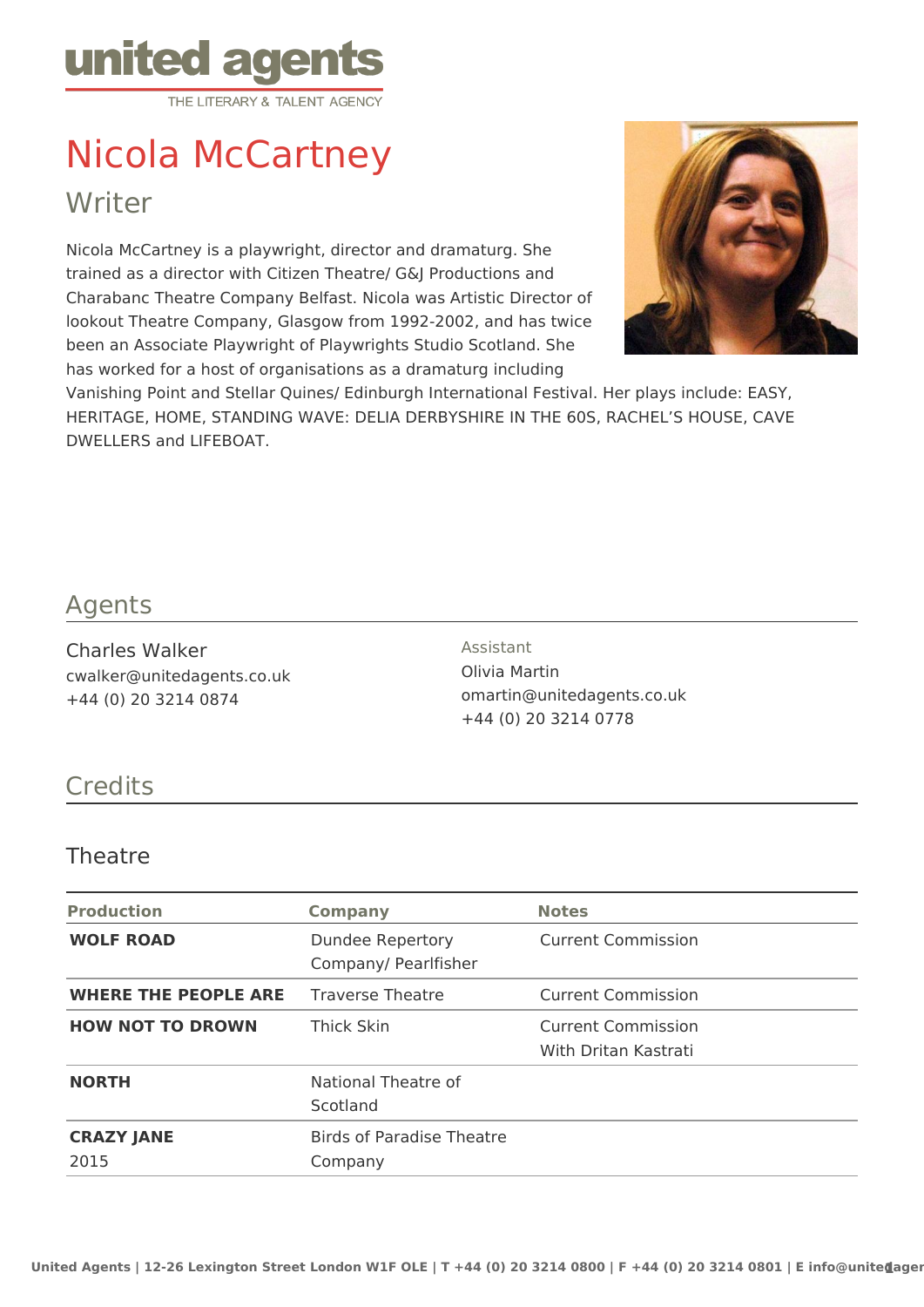| <b>Production</b>                                                                               | <b>Company</b>                                                                                                  | <b>Notes</b>                                            |
|-------------------------------------------------------------------------------------------------|-----------------------------------------------------------------------------------------------------------------|---------------------------------------------------------|
| <b>ROUGH ISLAND</b><br>2014                                                                     | <b>Mull Theatre Company</b>                                                                                     |                                                         |
| <b>MELMOTH THE</b><br><b>WANDERER (Adapted</b><br>from the novel by Charles<br>Maturin)<br>2012 | Big Telly Theatre Co,<br>Northern Ireland                                                                       |                                                         |
| <b>1 IN 5</b><br>2011                                                                           | Kabosh, Belfast                                                                                                 |                                                         |
| <b>MIRACLE</b><br>2011                                                                          | Oran Mor, Glasgow                                                                                               |                                                         |
| <b>RESURRECTION (Adapted</b><br>from novel by Leo Tolstoy)<br>2008                              | Oran Mor, Glasgow                                                                                               |                                                         |
| <b>STORM BIRDS</b><br>2008                                                                      | Dundee Rep/York Theatre<br>Royal                                                                                |                                                         |
| <b>BOG PEOPLE: Threshold</b><br>2007                                                            | Big Telly Theatre Co,<br>Northern Ireland                                                                       |                                                         |
| A SHEEP CALLED SKYE<br>(Adapted from novel by<br><b>SR Harris)</b><br>2007                      | National Theatre of<br>Scotland                                                                                 | Nominated for Best Children's Show,<br>CATS Awards 2008 |
| <b>RE: UNION</b><br>2007                                                                        | 7:84 Theatre Co, Scotland                                                                                       |                                                         |
| <b>THE LION OF KABUL</b><br>2007                                                                | Catherine Wheels                                                                                                |                                                         |
| <b>BEYOND</b><br>2006                                                                           | <b>EGYTS &amp; Vesilioy Goroshnik</b><br>(Children's Home), Togliatti<br>Russia/National Theatre of<br>Scotland |                                                         |
| <b>STANDING WAVE: DELIA</b><br><b>DERBYSHIRE IN THE 60s</b><br>2004                             | Tron Theatre / Reeling &<br>Writhing                                                                            | Nominated Best New Play, CATS<br>Awards 2005            |
| <b>THE HERO SHOW</b><br>2004                                                                    | East Glasgow Youth Theatre                                                                                      |                                                         |
| <b>THE MILLIES</b><br>2003                                                                      | Replay Productions,<br>Belfast, Irish tour with<br>international tour 2006                                      |                                                         |
| <b>LIFEBOAT</b><br>2002                                                                         | <b>Catherine Wheels Theatre</b><br>Co, Edinburgh. National<br>and International Tours<br>2004-present           | Best Children's Play TMA Theatre<br>Awards 2002         |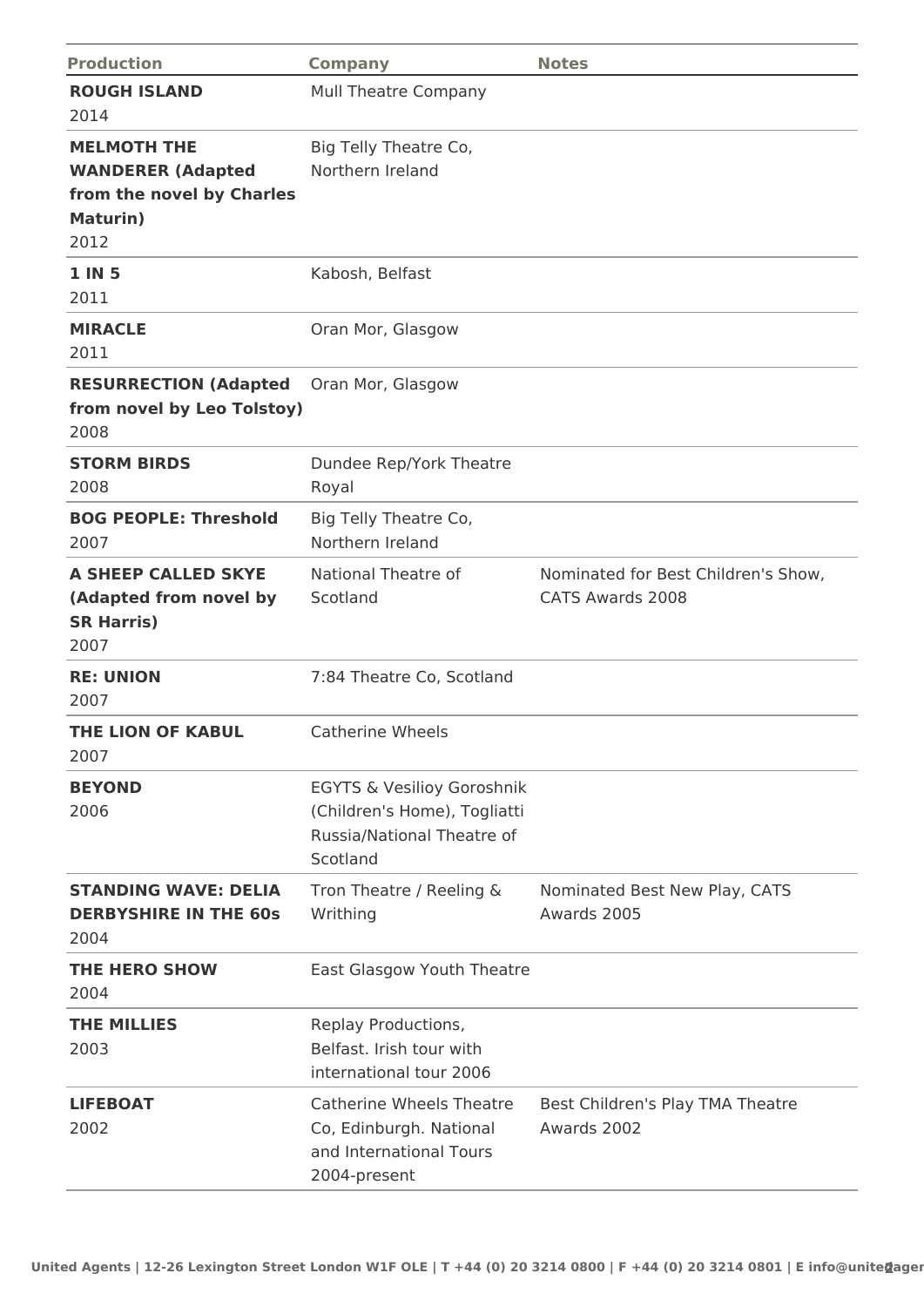| <b>Production</b>                                           | <b>Company</b>                                                                             | <b>Notes</b>                                                                          |
|-------------------------------------------------------------|--------------------------------------------------------------------------------------------|---------------------------------------------------------------------------------------|
| <b>CAVE DWELLERS</b><br>2002                                | 7:84 Theatre Company,<br>Scotland, Scottish Tour                                           | Published in Staging Intercultural<br>Ireland, 2014, Cork University Press            |
| <b>HERITAGE</b><br>2001                                     | Traverse Theatre,<br>Edinburgh Scottish Tour                                               | Published 2001 by Faber & Faber;<br>Published 2002 by Hodder & Stoughton<br>Education |
| <b>UNDERWORLD</b><br>2001                                   | Frantic Assembly, London                                                                   |                                                                                       |
| <b>CONVICTIONS</b><br>2000                                  | Tinderbox Theatre Co,<br>Belfast (site specific<br>Crumlin Road Courthouse)                | Best New Play Irish Theatre Awards<br>2000; Published by Tinderbox<br>Publishing      |
| <b>HOME</b><br>1999 - 2000                                  | lookOUT Theatre Company                                                                    | Published by Transverse Publishing                                                    |
| <b>FOR WHAT WE ARE</b><br><b>ABOUT TO RECEIVE</b><br>2000   | <b>Brunton Theatre Company</b>                                                             |                                                                                       |
| <b>TRANSATLANTIC</b><br>1998                                | lookOUT Theatre Company                                                                    |                                                                                       |
| <b>THE HANGING TREE</b><br>1997                             | lookOUT Theatre Company                                                                    |                                                                                       |
| <b>ENTERTAINING ANGELS</b><br>1996                          | lookOUT Theatre Company<br><b>National Tour</b>                                            | Time Out Critic's Choice Award                                                        |
| <b>EASY</b><br>1995                                         | lookOUT Theatre Company,<br><b>National Tour</b>                                           |                                                                                       |
| <b>LAUNDRY</b><br>1994                                      | lookOUT Theatre Company                                                                    |                                                                                       |
| <b>WONDERLAND</b><br>2012                                   | Vanishing Point, Edinburgh<br>International Festival &<br>Naples International<br>Festival | As Dramaturge                                                                         |
| <b>SCRIPT DEVELOPMENT</b><br><b>FOR NEW WRITERS</b><br>2009 | National Theatre of<br>Scotland                                                            | As Director                                                                           |
| <b>DEVISED PIECES</b><br>2009                               | <b>Cumbernauld Theatre</b>                                                                 | As Dramaturge                                                                         |
| <b>THE BEGGAR'S OPERA</b><br>2009                           | Vanishing Point/ Royal<br>Lyceum, Edinburgh                                                | As Dramaturge                                                                         |
| <b>SUBWAY</b><br>2007                                       | Vanishing Point/ Lyric<br>Hammersmith                                                      | As Dramaturge<br>(Edinburgh Festival Fringe)                                          |
| <b>BENEATH YOU</b><br>2007                                  | <b>Birds of Paradise/Tron</b><br>Theatre, Glasgow                                          | As Dramaturge<br>Written by Kathy McKean                                              |
| <b>YELLOW MOON</b><br>2006                                  | TAG, Glasgow                                                                               | As Dramaturge<br>Written by David Greig                                               |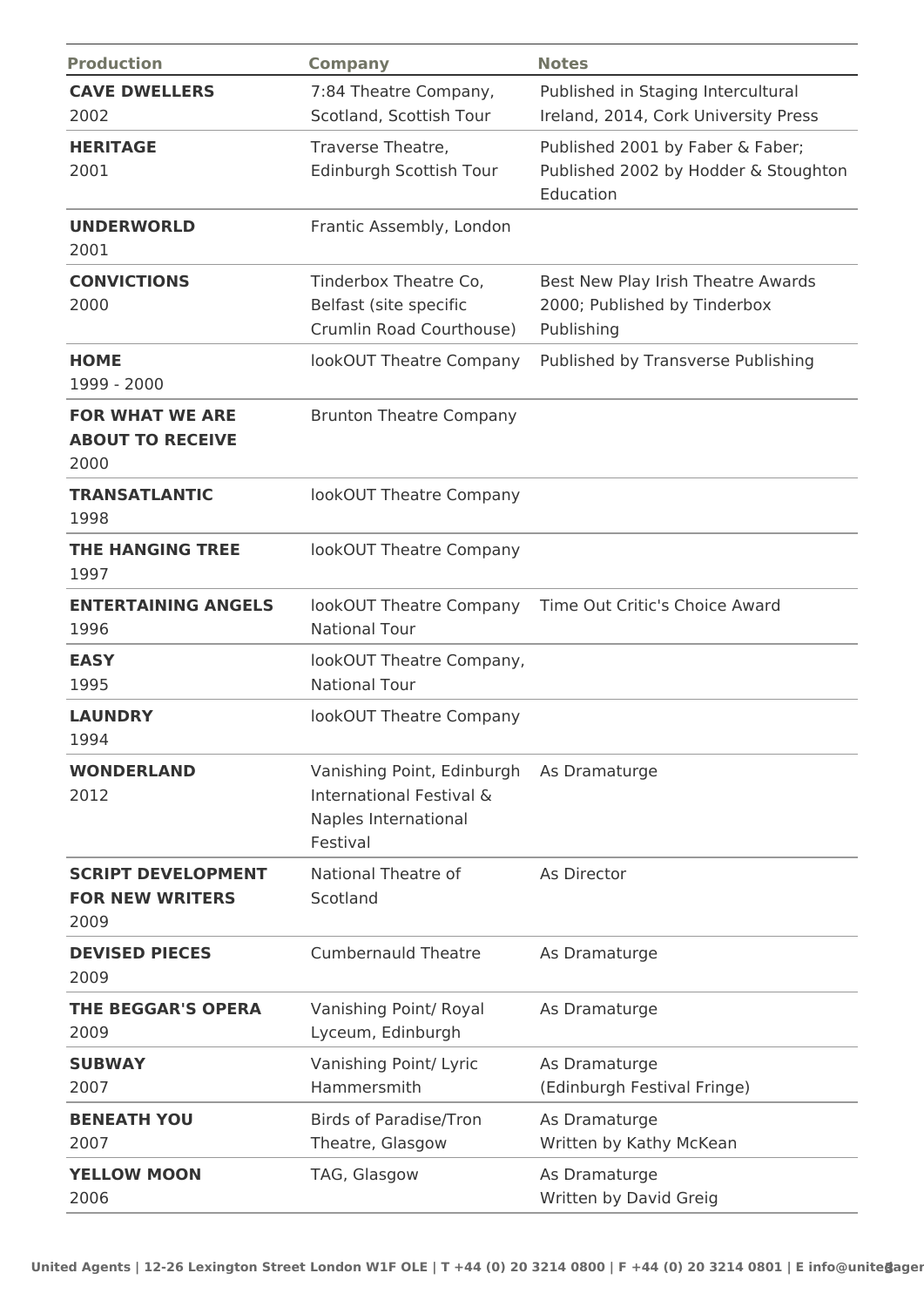| <b>Production</b>                                                | <b>Company</b>                                                                        | <b>Notes</b>                                                                                                                                                                                                 |
|------------------------------------------------------------------|---------------------------------------------------------------------------------------|--------------------------------------------------------------------------------------------------------------------------------------------------------------------------------------------------------------|
| <b>TERRORISM</b><br>2006                                         | <b>RSAMD</b>                                                                          | As Director.<br>Written by Presnyakov Brothers                                                                                                                                                               |
| <b>NEW PLAY BY DANIEL</b><br><b>DANIS</b><br>$2005 - 2006$       | Theatre Cryptic                                                                       | As Dramaturge & Translator                                                                                                                                                                                   |
| <b>CALLANISH STONED</b><br>2005                                  | Theatre Highland                                                                      | As Playwrights Studio Scotland<br>Dramaturge<br>Written by Kevin Macneill                                                                                                                                    |
| <b>AMID THE CLOUDS</b><br>2005                                   | Tron Theatre/ RSAMD                                                                   | As Director                                                                                                                                                                                                  |
| <b>THREE THOUSAND</b><br><b>TROUBLE THREADS</b><br>$2004 - 2005$ | Edinburgh International<br><b>Festival/ Stellar Quines</b>                            | As Dramaturge<br>Written by Chiew Sah-Tei                                                                                                                                                                    |
| <b>LOST ONES</b><br>2004 - 2005                                  | Vanishing Point                                                                       | As Dramaturge                                                                                                                                                                                                |
| <b>CAPE MOON</b><br>2004                                         | Traverse Theatre,<br>Edinburgh. Japanese/<br><b>Scotland International</b><br>Project | As Director<br>Written by Matsuda Masataka                                                                                                                                                                   |
| 1994 - 2002                                                      | lookOUT Theatre Company,<br>Glasgow                                                   | Artistic Director of lookOUT Theatre<br>Company, Glasgow - A touring<br>company specialising in the<br>development of new Scottish writing,<br>funding by Scottish Arts Council and<br>Glasgow City Council. |
| <b>TRAINSPOTTING</b><br>1995 - 1997                              | G & J Productions                                                                     | As Associate Director on West End;<br>As Director on 1996 UK Tour                                                                                                                                            |
| 1994 - 1995                                                      | <b>Charabanc Theatre</b><br>Company, Belfast                                          | Trainee Director - supported by<br>professional training bursary from ACNI                                                                                                                                   |

## Radio

| <b>Production</b>              | <b>Company</b>     | <b>Notes</b>                     |
|--------------------------------|--------------------|----------------------------------|
| <b>SULLUM VOE</b>              | <b>BBC Radio 4</b> |                                  |
| $2012 - 2013$                  |                    |                                  |
| <b>BEYOND THE THUNDERCLOUD</b> | BBC Radio 4        |                                  |
| 2007                           |                    |                                  |
| <b>ROUTE NUMBER 12</b>         | BBC Radio 4        | Co-written with Cynthia Hamilton |
| 2002                           |                    |                                  |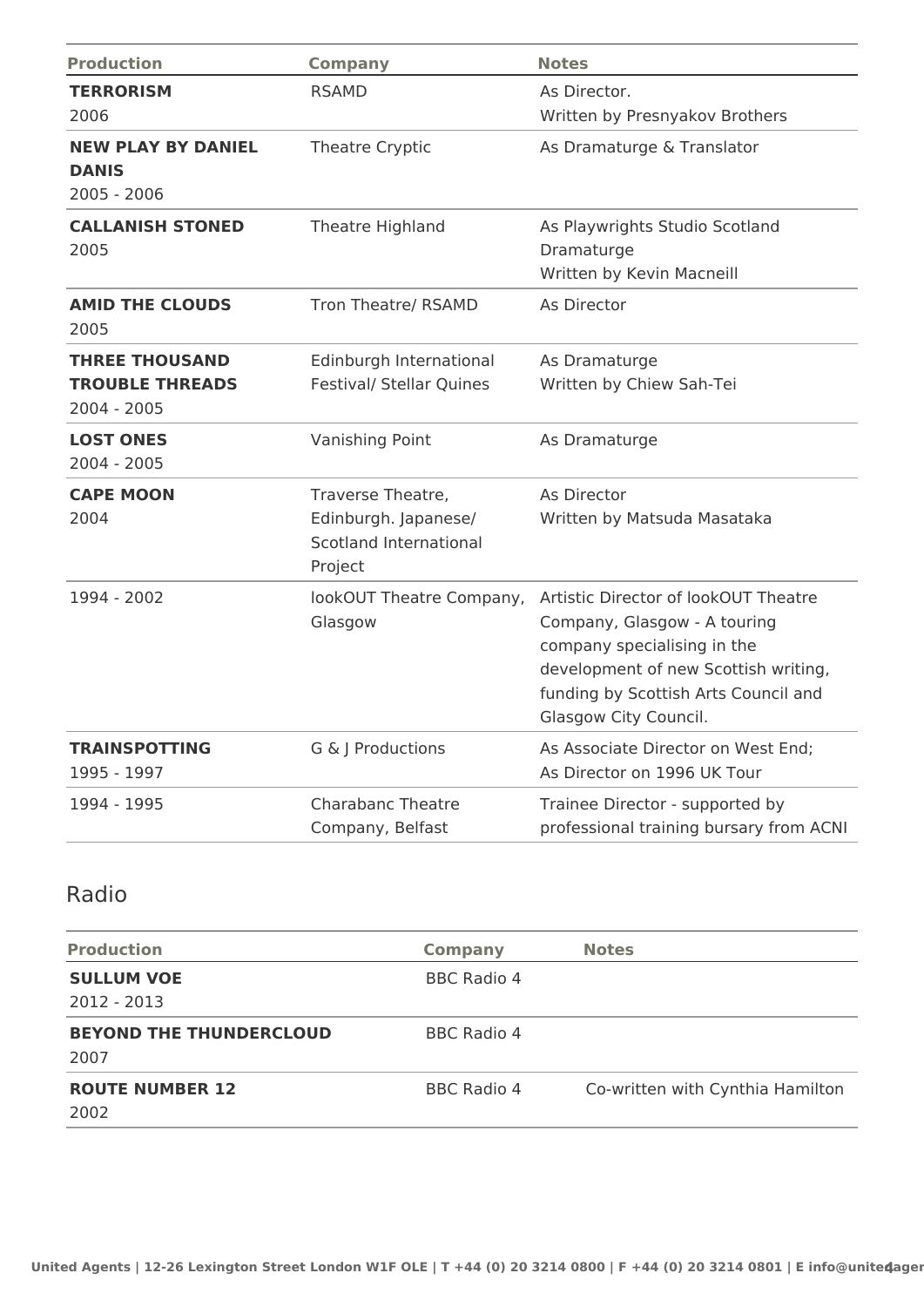## Film

| <b>Production</b>         | <b>Company</b>                       | <b>Notes</b> |
|---------------------------|--------------------------------------|--------------|
| <b>HERITAGE</b><br>2018   | Brockenspectre Films/Scottish Screen |              |
| <b>THE VISION</b><br>2002 | Ideal World Films/Film 4 Lab         |              |
| <b>EASY</b><br>1998       | <b>Freeway Films</b>                 |              |
| <b>LIFER</b><br>1996      | <b>BBC Films</b>                     |              |

### Television

| <b>Production</b>                | <b>Company</b>           | <b>Notes</b>   |
|----------------------------------|--------------------------|----------------|
| <b>RIVER CITY</b><br>2007 - 2018 | <b>BBC Scotland</b>      |                |
| <b>NO EVIL</b><br>2003           | <b>SMG TV</b>            | Two-part drama |
| <b>PLAYING THE FIELD</b><br>2002 | <b>Tiger Aspect/ BBC</b> |                |
| <b>CAMPUS</b><br>1999            | Tiger Aspect/ Channel 4  |                |
| <b>THE BILL</b><br>1995          | Thames/ Carlton          |                |

# Additional information

#### **Awards:**

- **Writers' Guild of Great Britain Olwen Wymark Theatre Encouragement Award 2018**
- **FST Unplugged Award 2010**
- **Recipient of a Scottish Arts Council Writers Bursary 2005**
- **Recipient of a Scottish Arts Council Creative Scotland Award 2003**
- **\* Best New Play Irish Theatre Awards for CONVICTIONS 2000**
- **Best Children's Play TMA Theatre Awards 2002**
- **Time Out Critic's Choice Award for ENTERTAINING ANGELS**

#### **Writer-in-Residence posts:**

- **Associate Playwright, Playwrights Studio Scotland 2009 2011**
- **Creative Writing Fellow, University of Edinburgh 2005 2008**